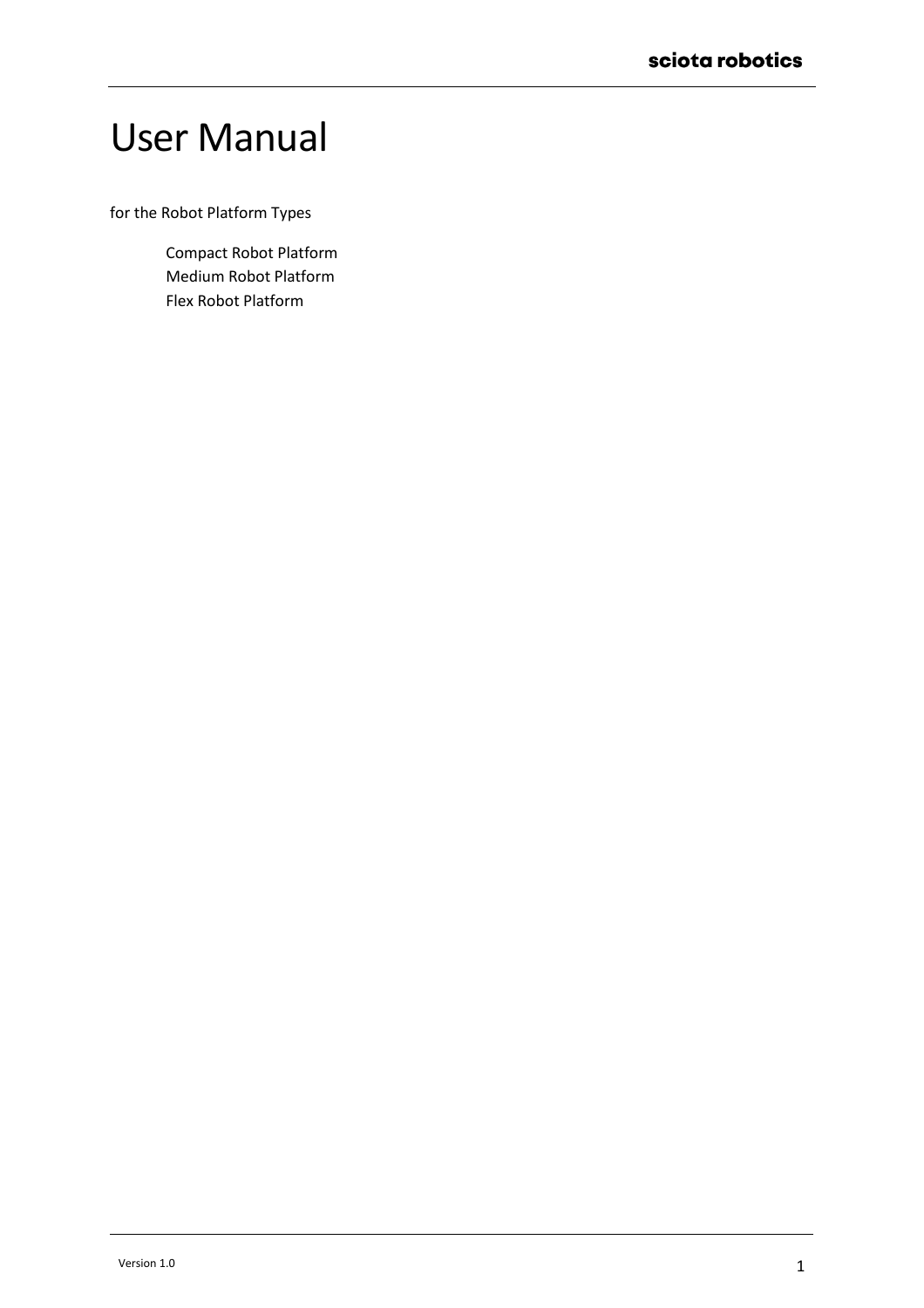| <b>NOTE ON PRODUCT VARIANTS</b>                                                                                                                                                                                                           | 3              |
|-------------------------------------------------------------------------------------------------------------------------------------------------------------------------------------------------------------------------------------------|----------------|
| <b>SAFETY INSTRUCTIONS</b><br>1                                                                                                                                                                                                           | 4              |
| <b>INTENDED USE</b><br>2                                                                                                                                                                                                                  | 4              |
| <b>OVERVIEW</b><br>$\overline{3}$                                                                                                                                                                                                         | 5              |
| 3.1<br><b>DESCRIPTION</b>                                                                                                                                                                                                                 | 5              |
| 3.2<br><b>SCOPE OF SUPPLY</b>                                                                                                                                                                                                             | 5              |
| 3.3<br><b>OPERATING CONDITIONS</b>                                                                                                                                                                                                        | 6              |
| 3.4<br><b>FIRST USE</b>                                                                                                                                                                                                                   | 6              |
| <b>RECHARGEABLE BATTERIES</b><br>4                                                                                                                                                                                                        | 6              |
| 4.1<br><b>OPERATING CONDITIONS OF THE RECHARGEABLE BATTERIES</b>                                                                                                                                                                          | 6              |
| 4.2<br><b>BATTERY REPLACEMENT AND CHARGING</b>                                                                                                                                                                                            | 6              |
| 4.2.1 OPEN HOUSING TO ACCESS BATTERY                                                                                                                                                                                                      | 6              |
| 4.2.2<br><b>REMOVE BATTERY</b>                                                                                                                                                                                                            | $\overline{7}$ |
| 4.2.3 CHARGING THE BATTERY                                                                                                                                                                                                                | $\overline{7}$ |
| 4.2.4 INSERTING THE BATTERY AND CLOSING THE HOUSING                                                                                                                                                                                       | 8              |
| <b>MOUNTING OF EXTENSIONS AND SUPERSTRUCTURES</b><br>5                                                                                                                                                                                    | 8              |
| 5.1<br><b>OPEN HOUSING</b>                                                                                                                                                                                                                | 8              |
| 5.2<br><b>MECHANICAL MOUNTING</b>                                                                                                                                                                                                         | 8              |
| 5.3<br><b>EXTENSION OF REMOTE-CONTROL RECEIVER</b>                                                                                                                                                                                        | 9              |
| 5.4<br><b>ELECTRICAL INTEGRATION</b>                                                                                                                                                                                                      | 10             |
| 5.5<br>SOFTWARE AND COMMUNICATION TO ADDITIONAL SBC                                                                                                                                                                                       | 11             |
| 6 DISPOSAL INFORMATION<br><u> 1989 - Johann Stein, Amerikaansk politiker (* 1958)</u>                                                                                                                                                     | <u>11</u>      |
| <u>7 PRODUCT CONFORMITY</u> <b>EXAMPLE 2008 2012 12:00:00 PRODUCT CONFORMITY</b>                                                                                                                                                          | <u>12</u>      |
| <u>CONTACT Example and the contract of the contract of the contract of the contract of the contract of the contract of the contract of the contract of the contract of the contract of the contract of the contract of the contr</u><br>8 | <u>12</u>      |
| <b>TRADEMARK DISCLAIMER</b><br>9<br><u> 1980 - Johann Barn, mars ann an t-Amhain Aonaich an t-Aonaich an t-Aonaich an t-Aonaich an t-Aonaich an t-Aon</u>                                                                                 | <u>12</u>      |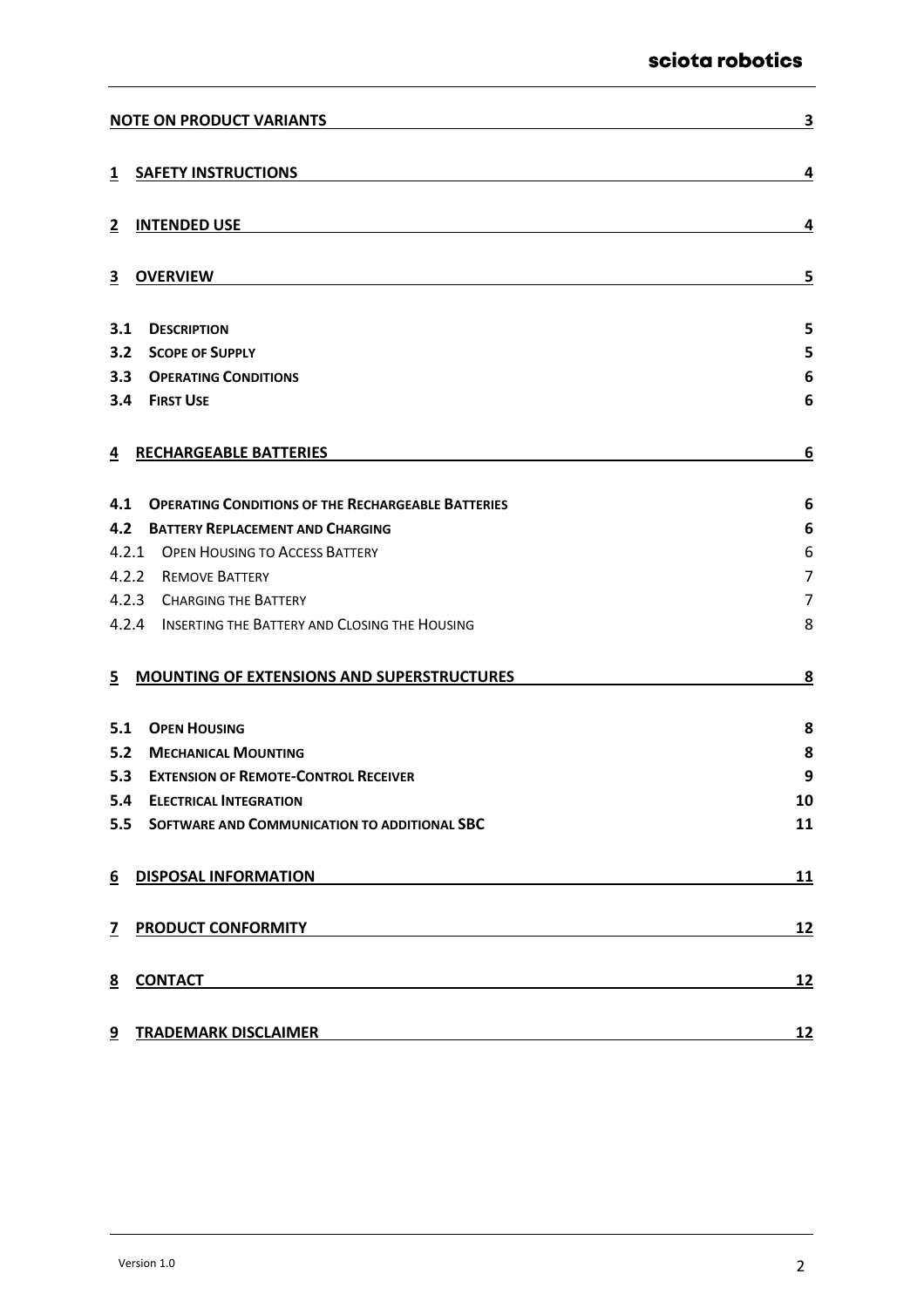# <span id="page-2-0"></span>**Note on Product Variants**

In these operating instructions, various product variants are documented. For operation, maintenance work and extensions, please apply the descriptions applicable to the respective type of robotic platform.

The product characteristics described in this user manual are subject to possible changes. Therefore, no claims to specific properties of the delivered device can be derived from the described properties.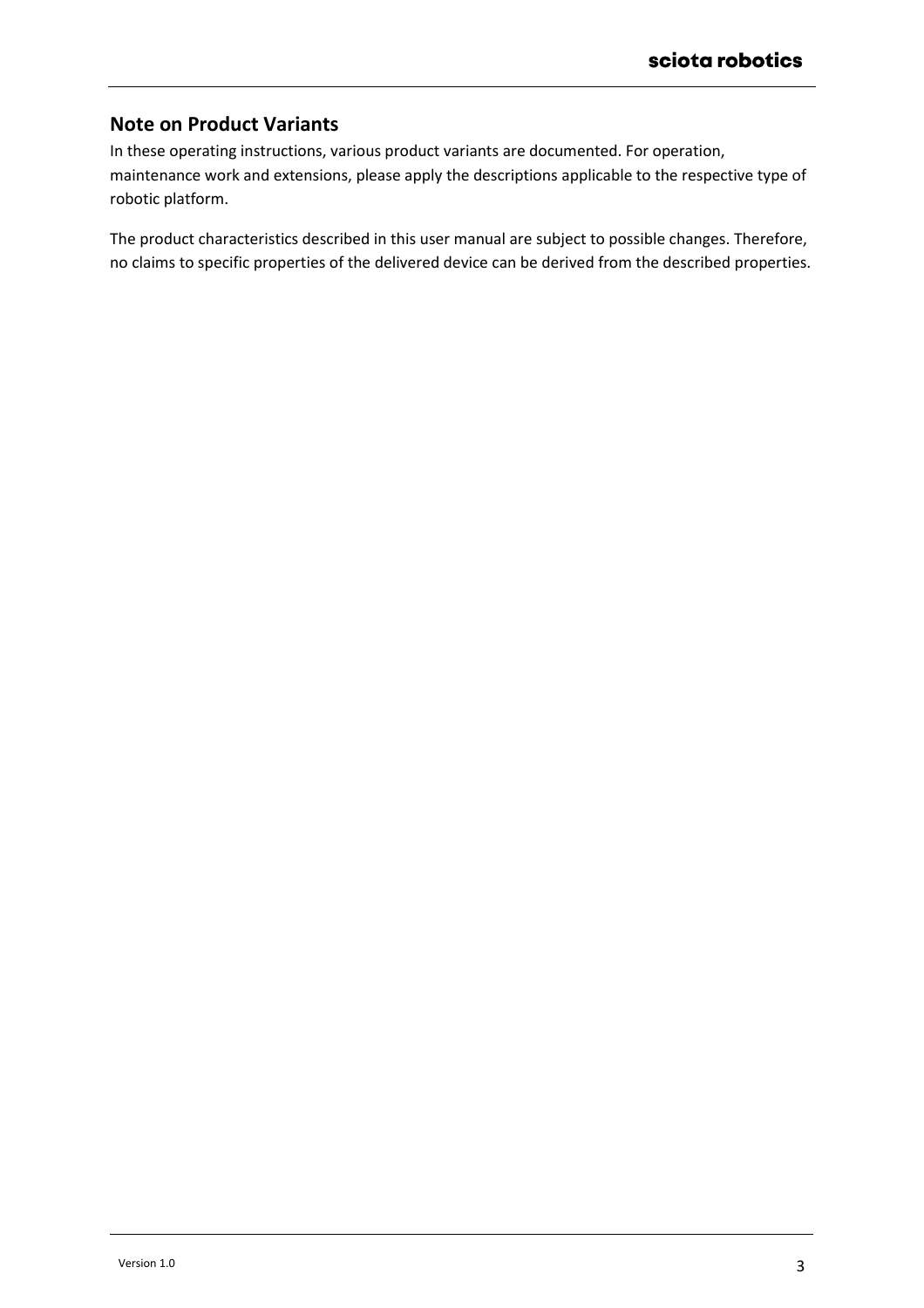# <span id="page-3-0"></span>**1 Safety Instructions**

During operation, the robotic platform can cause injuries by hitting people. The robotic platform can cause damage to objects if it collides with them. The robotic platform may only be used in areas in which a sufficiently large distance to persons and objects can be ensured during the entire operating time so that no persons can be injured or objects damaged even during movements, changes in direction and during deceleration activities.

The robotic platform may only be operated by competent persons. Operation includes control via the remote control and changing the batteries. Knowledge is required for operation, which is imparted in these operating instructions.

The robotic platform may only be switched on under supervision. If the operator moves away from the robotic platform, the power supply must be interrupted by switching off the battery switch. The robotic platform may only be started up with sufficient visual contact so that all movements can be observed by the operator.

Depending on the ambient conditions, the supplied remote control has a limited range of several hundred meters. When operating the robotic platform with a longer distance from the remote control, a possible loss of connection and thus a loss of controllability of the robotic platform must therefore be taken into account.

The robotic platform may only be extended with extensions and superstructures by qualified personnel. Extensions must in turn comply with the relevant guidelines and standards. In addition, extensions to achieve autonomous driving manoeuvres may only be carried out by expert personnel. Extensions may only be put into operation after prior testing, risk assessment and in accordance with the relevant standards.

The robotic platform is not a toy and must not be started up or operated by children.

# <span id="page-3-1"></span>**2 Intended Use**

The described product is a remote-controlled robotic platform. By means of the supplied remote control, the platform can be guided in any direction at various speeds. As delivered, the platform can only be operated with sufficient visual contact.

The robotics platform can be used as a basis for laboratory experiments or for own product developments. Additional devices and extensions can be mounted by skilled persons so that operations with these additionally mounted devices are possible. For use as a platform with additional extensions and superstructures or if the robotic platform is structurally modified, please refer to the safety instructions in chapter [1.](#page-3-0)

The robotic platform is not suitable for transporting persons, animals or hazardous goods. If this is the intended use, the relevant guidelines must be checked and complied with before the respective use. If necessary, additional certifications of the modified robotic platform or the robotic platform intended for the special purpose are required.

The robotic platform is not suitable for use in potentially explosive atmospheres.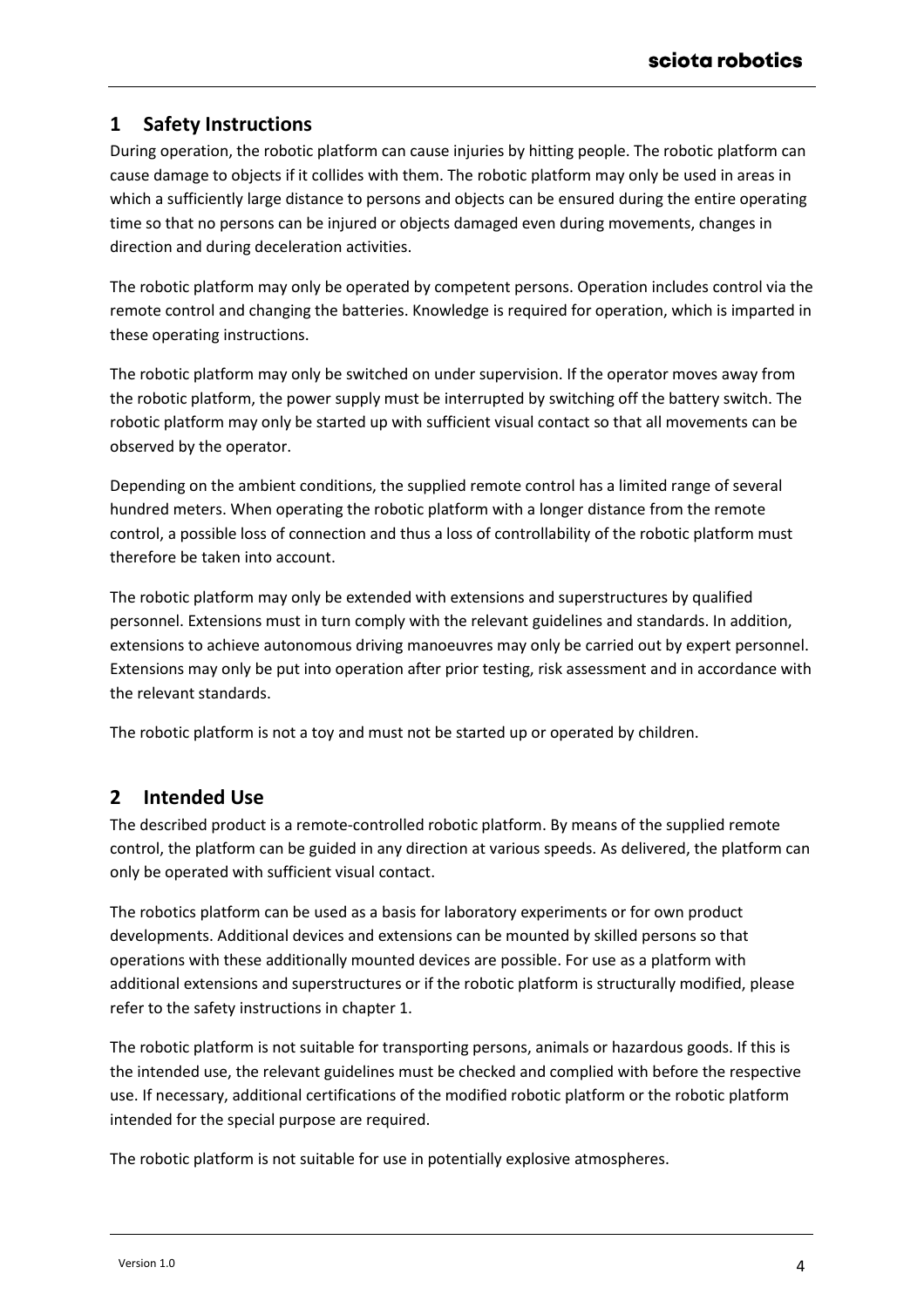# <span id="page-4-0"></span>**3 Overview**

## <span id="page-4-1"></span>**3.1 Description**

The robotic platform can be controlled with the supplied remote control. Before starting operation, the remote control must be switched on. Afterwards the robotic platform can be switched on. The direction of movement is specified with the joystick on the remote control.



The robotics platform receives the control signals from a remote-control receiver. Via an Arduino with specially adapted firmware, the control signals are forwarded to the motor controller and, in combination with the movements of the right and left wheels, lead to straight or curved movements.

The robotic platform can be extended individually (taking into consideration the safety notes in chapter [1\)](#page-3-0). Electronic components up to a certain size can also be accommodated in the housing of the robotic platform. The available installation space varies depending on the type of robotic platform and corresponds to the following sizes:

| Compact Robot Platform | 1x Raspberry Pi Zero                     |
|------------------------|------------------------------------------|
| Medium Robot Platform  | 2x Raspberry Pi                          |
| Flex Robot Platform    | 4x Raspberry Pi or 2x NVIDIA Jetson Nano |

# <span id="page-4-2"></span>**3.2 Scope of Supply**

After unpacking, all parts should be checked for possible transport damage. If transport damage has occurred, please contact your dealer or our customer service. The delivery of the robotic platform consists of the following parts:

| <b>Compact Robot Platform</b> | Robot Platform Type Compact                |
|-------------------------------|--------------------------------------------|
|                               | 1x Remote Control (incl. Batteries)        |
|                               | 1x BOSCH GBA Rechargeable Battery 18V, 4Ah |
|                               | 1x Charger for BOSCH GBA Batteries         |
| <b>Medium Robot Platform</b>  | Robot Platform Type Medium                 |
|                               | 1x Remote Control (incl. Batteries)        |
|                               | 2x BOSCH GBA Rechargeable Battery 18V, 4Ah |
|                               | 1x Charger for BOSCH GBA Batteries         |
| Flex Robot Platform           | Robot Platform Type Flex                   |
|                               | 1x Remote Control (incl. Batteries)        |
|                               | 2x BOSCH GBA Rechargeable Battery 18V, 4Ah |
|                               | 1x Charger for BOSCH GBA Batteries         |
|                               |                                            |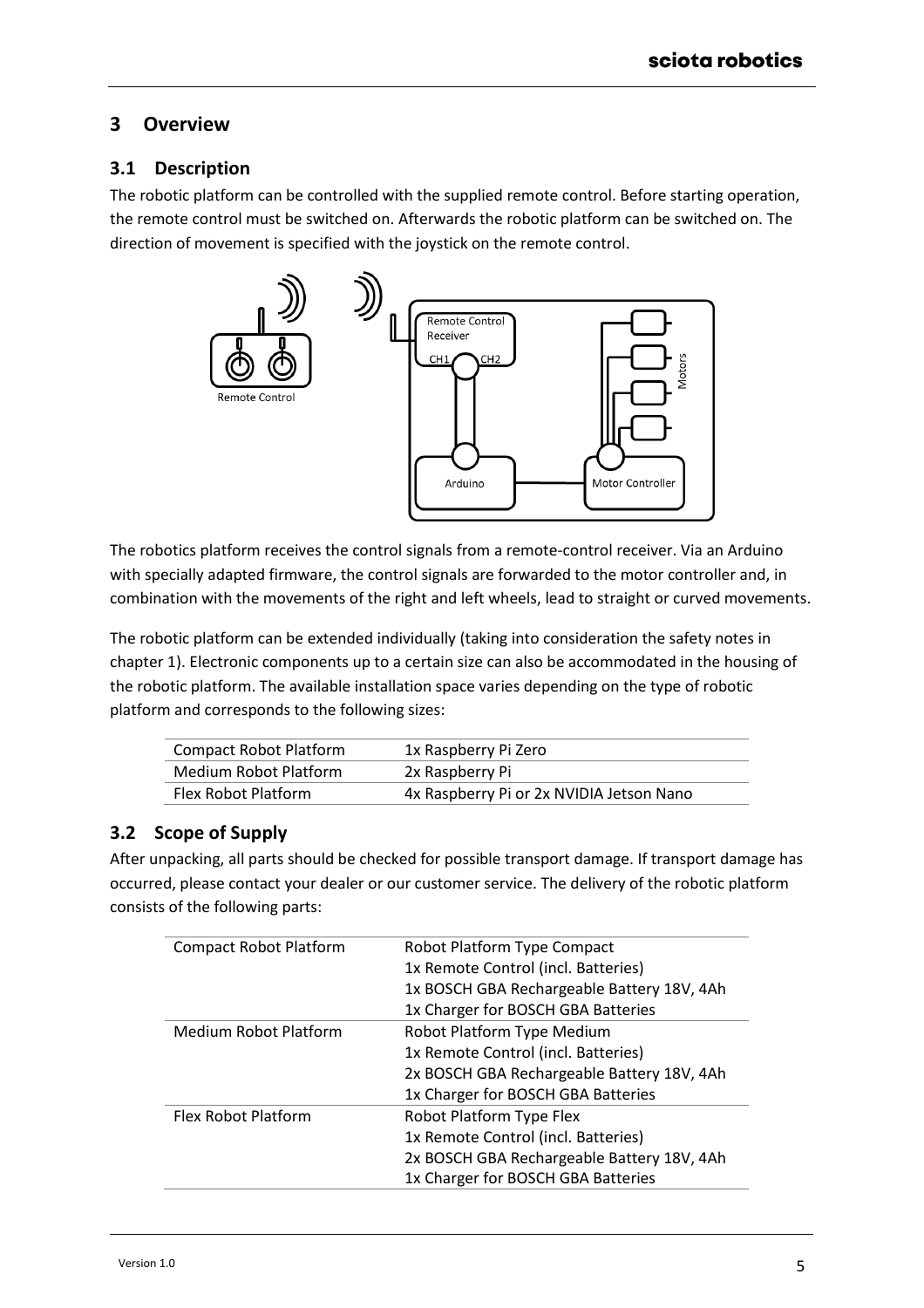## <span id="page-5-0"></span>**3.3 Operating Conditions**

The robotic platform can be operated in an environment with a relative humidity of up to 80%. Use in conditions with higher humidity can damage the robotic platform.

In the standard version, the robotic platform is suitable for short-term use in light rain. The cable glands on top of the housing must be protected from water penetration under these operating conditions.

Use in continuous rain or in scenarios with IP65 requirements is not possible.

## <span id="page-5-1"></span>**3.4 First Use**

In the delivery state, the supplied rechargeable batteries are located separately from the robotic platform. The rechargeable batteries must be charged before first operation. The batteries can then be inserted into the housing. In order to do so, follow the instructions in sections [4.2.3](#page-6-1) and [4.2.4.](#page-7-0)

# <span id="page-5-2"></span>**4 Rechargeable Batteries**

## <span id="page-5-3"></span>**4.1 Operating Conditions of the Rechargeable Batteries**

The rechargeable battery can be charged using the charger included in the supplied package. The manufacturer provides recommendations for operation and storage, which should be observed to ensure a long battery life.

The battery must be protected from heat, e.g. prolonged exposure to sunlight or in a closed car, open fire, contamination and moisture. There may be a risk of explosion and short circuit.

The battery may only be stored and operated under controlled conditions at an ambient temperature between -20°C and +50°C (between -4°F and 122°F). Storage or operation below 0°C (32°F) may result in performance degradation (low available energy) of the battery.

## <span id="page-5-4"></span>**4.2 Battery Replacement and Charging**

#### <span id="page-5-5"></span>**4.2.1 Open Housing to Access Battery**

To change the battery, the housing of the robotic platform must be opened. For this purpose, the main switch must first be switched off. A device under voltage must not be opened! The fastening screws of the housing cover with the battery area underneath are shown in the following illustrations according to the different versions.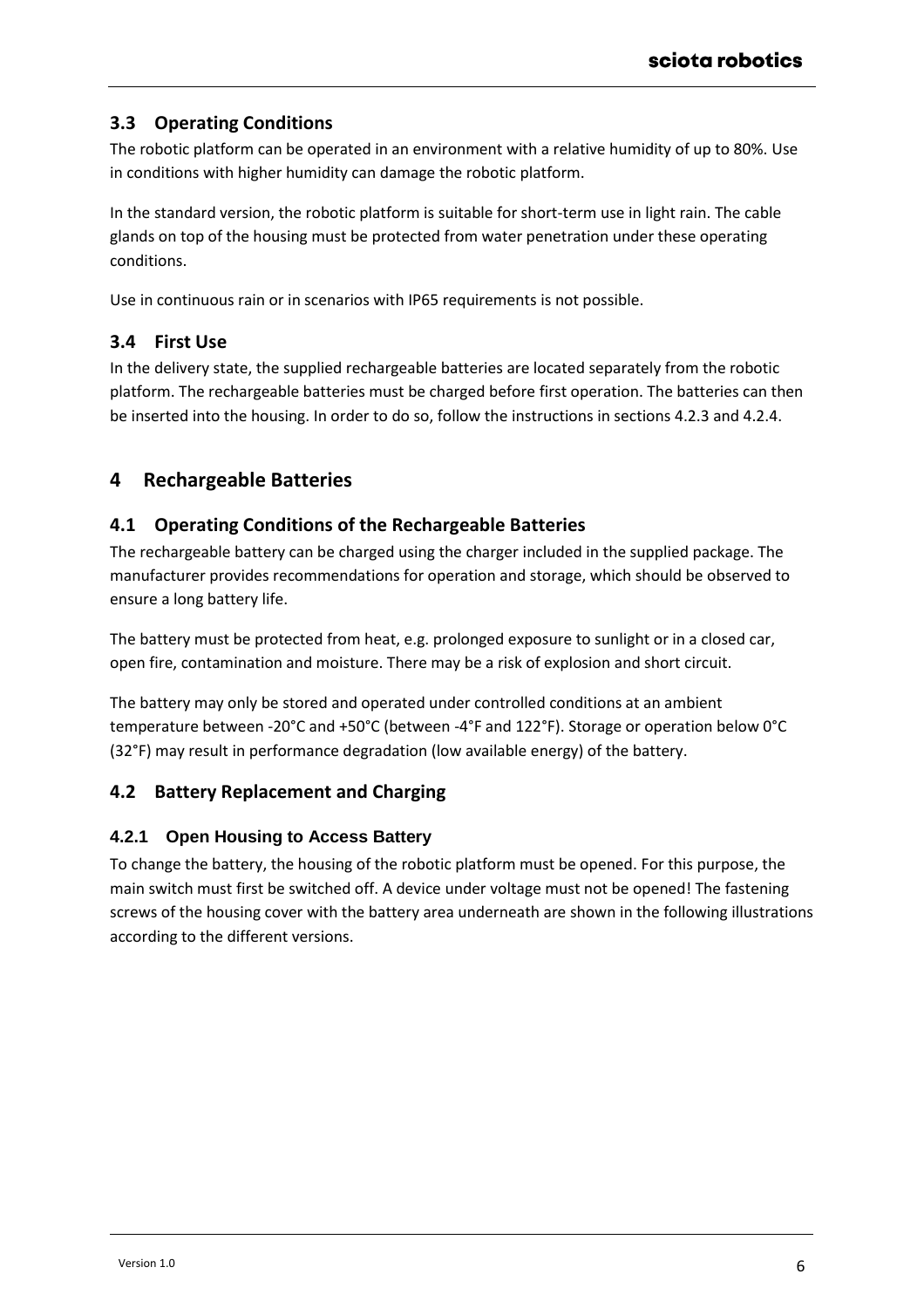

The housing of the Compact Robotic Platform can be opened at the four wing screws on the top.



The housing of the Medium Robotic Platform can be opened at the six hexagon socket screws on the top. Only part of the housing cover needs to be removed to access the batteries.



## <span id="page-6-0"></span>**4.2.2 Remove Battery**

Opening the housing exposes the rechargeable batteries (number according to the scope of delivery described in section [3.2\)](#page-4-2). Each individual battery is fixed in the holder by a click mechanism. By pressing the red button (point 1 in left picture) on the front of the battery, the battery can be pushed in the direction of the red button (point 2 in left picture) and thus removed from the holder.



Remove the battery by releasing the click mechanism and pulling the battery out of the holder.



Pressing the button displays the current battery status.

The current battery status can be checked with the button (point 3 in the right picture). The LEDs (marked 4 in the right picture) are then illuminated according to the battery status.

#### <span id="page-6-1"></span>**4.2.3 Charging the Battery**

The charger included in the scope of delivery can be used for charging the battery. Alternatively, all other chargers for BOSCH GBA 18 Volt are also suitable. The battery must be inserted into the charger. After successful charging, the charger signals by the integrated LED that the battery is fully charged.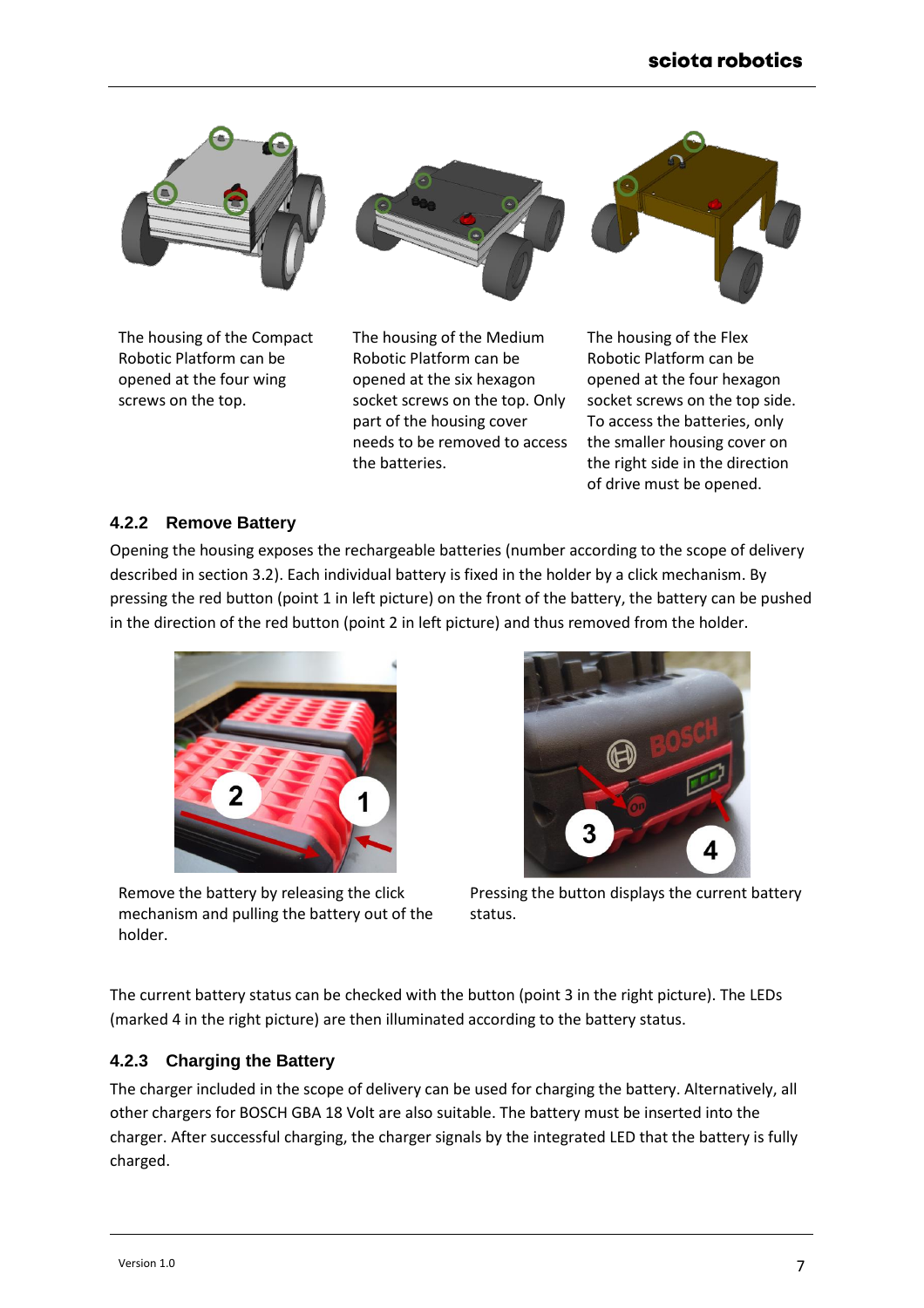## <span id="page-7-0"></span>**4.2.4 Inserting the Battery and Closing the Housing**

The charged battery must be inserted into the holder. To fix the battery in the holder, make sure that the click mechanism integrated in the battery is engaged. The battery is only correctly inserted when it can no longer be moved in the holder.

Finally, the housing can be closed with the screws mentioned in section [4.2.1.](#page-5-5) Ensure that the housing is securely closed before putting the robotic platform into operation.

# <span id="page-7-1"></span>**5 Mounting of Extensions and Superstructures**

#### <span id="page-7-2"></span>**5.1 Open Housing**

For extension with electrical components or changes to the software, the housing of the robotic platform can be opened completely to make all electrical components accessible. First, the main switch must be turned off for this purpose. A device under voltage must not be opened!

Afterwards, the screws of the housing cover can be loosened as shown in the following illustrations according to the different versions.



The housing of the Compact Robotic Platform can be opened at the four wing screws on the top.





The housing of the Flex Robotic Platform can be opened at the four hexagon socket screws on the top.

## <span id="page-7-3"></span>**5.2 Mechanical Mounting**

The housing of the Compact and Medium Robotic Platforms is made of B-type groove 8 aluminium profiles. Extensions can be mounted to this profile with M6 screws. Angles (see illustration) or B-type groove 8 automatic connectors, for example, can be used for fastening.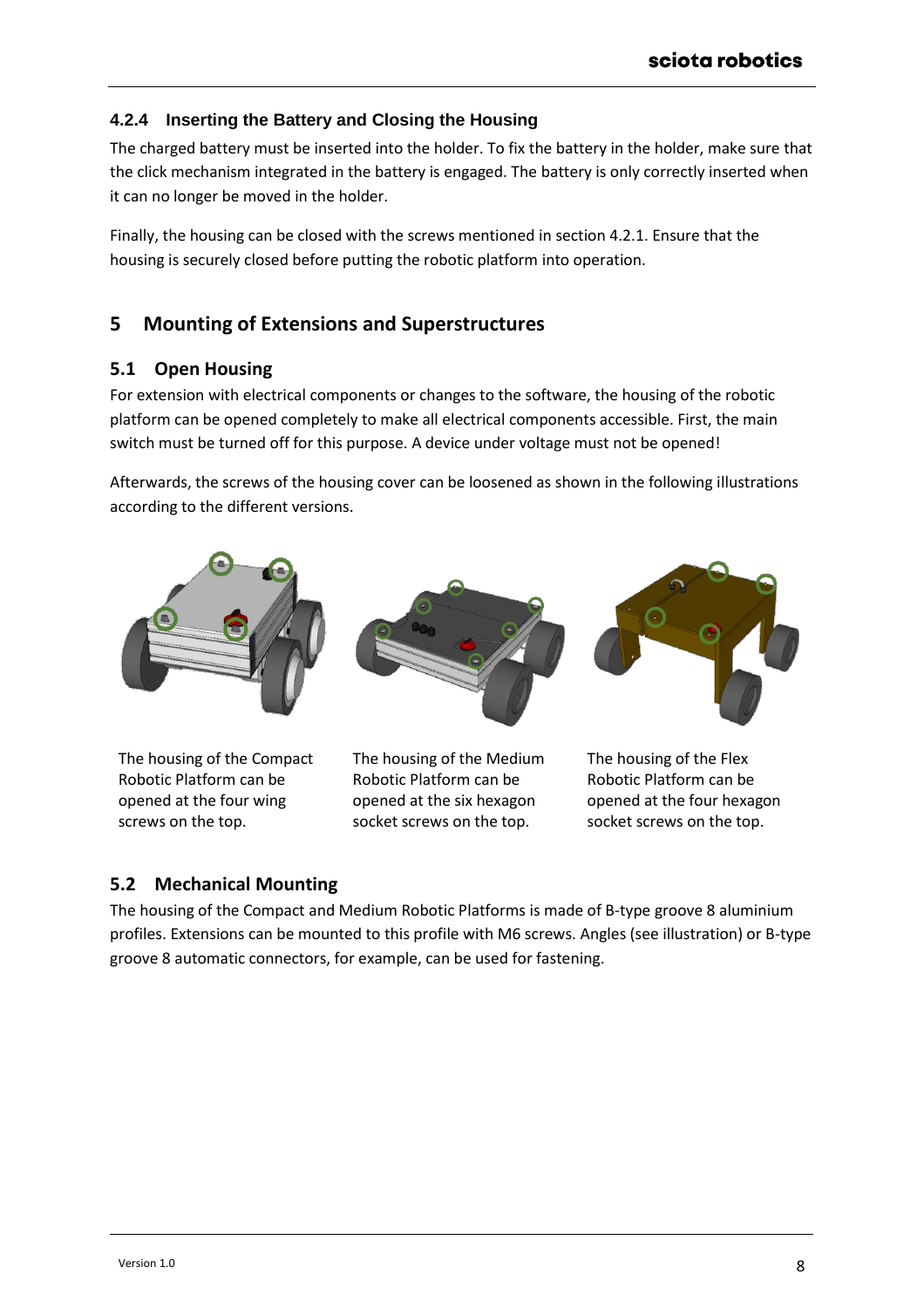

M6 screws and hammer nuts for B-type groove 8 can be used to mount other extensions to the aluminum profile.



Example of mounting extensions to securely attach measuring devices to the Medium (left) and Flex (right) Robotic Platforms. Mounting at three points reduces vibrations during drive.

The housing of the Flex Robotic Platform can be extended by means of B-type groove 8 aluminium profiles on the front and rear housing walls. This allows extensions to be mounted in the same way as for the Compact and Medium Robotic Platforms.

Due to the design of the Flex Robotic Platform, loads should be mounted centrally with regard to the direction of movement. Overloads in the front or rear housing area can lead to deflection of the joint even at rest and thus changes the direction of movement.

## <span id="page-8-0"></span>**5.3 Extension of Remote-Control Receiver**

The remote-control receiver included in the scope of delivery can be used with additional channels besides to those already in use. This allows the robotics platform to be extended, for example, with a pan/tilt mechanism for an additional FPV (First Person View) camera.

For this purpose, on the one hand, the additional servos must be mounted mechanically and connected by the respective cables to the remote-control receiver. It is recommended to use the additional channels from CH3 upwards to avoid an accidental misconfiguration in the interaction between remote control and remote-control receiver. On the other hand, the remote control must be configured in such a way that the additional servos can be controlled correctly in terms of function and the respective directions. In the following figure, the areas of the necessary changes are marked in green.

When making changes to the remote-control, the existing configuration of the remote-control receiver and the channels to be used should remain unchanged. If the settings of the pre-installed channels are changed, the correct basic functionality of the robotics platform is at risk.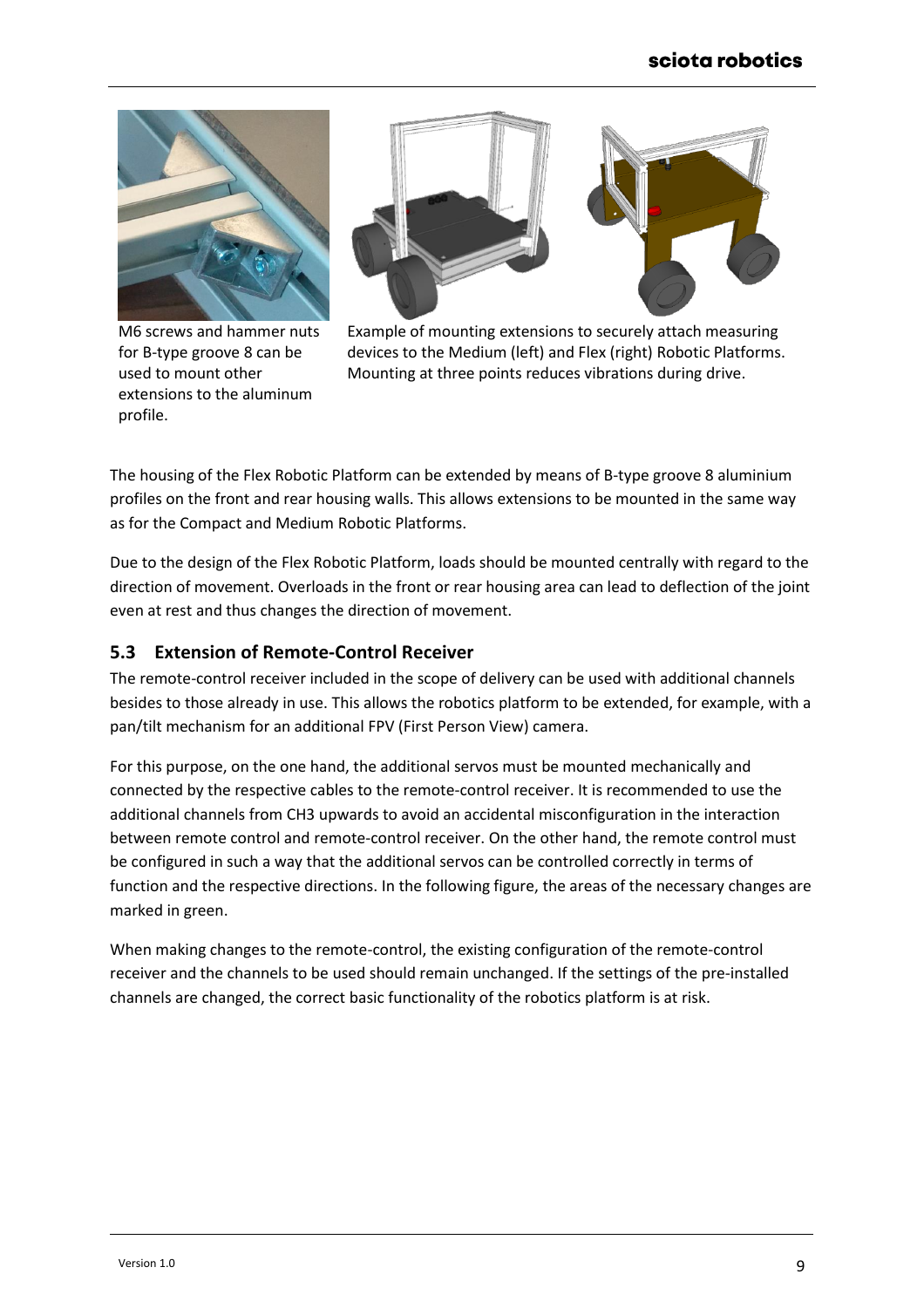

In addition to the exemplarily mentioned extension with a pan/tilt mechanism, further additional components are also possible based on the already installed control system (remote-control/remotecontrol receiver). This allows the robotics platform to be adapted to different applications.

#### <span id="page-9-0"></span>**5.4 Electrical Integration**

The integration of additional electrical components may only be carried out by trained specialist personnel. The expansion and modification of the existing electrical installation can lead to damage and thus to a loss of warranty and guarantee.

Extending components can be operated with the supply voltage of 18 Volts via the cable glands in the housing. Depending on the operating voltage of additional components, a DC/DC converter must be used if necessary to provide the required supply voltage. When dimensioning the DC/DC converter, the necessary power of the additional consumer must be considered.

For power supply and communication of external consumers, the cable glands (see following figure) can be used.



With the help of the cable glands, electrical connections can be made to external components located outside without modifying the housing.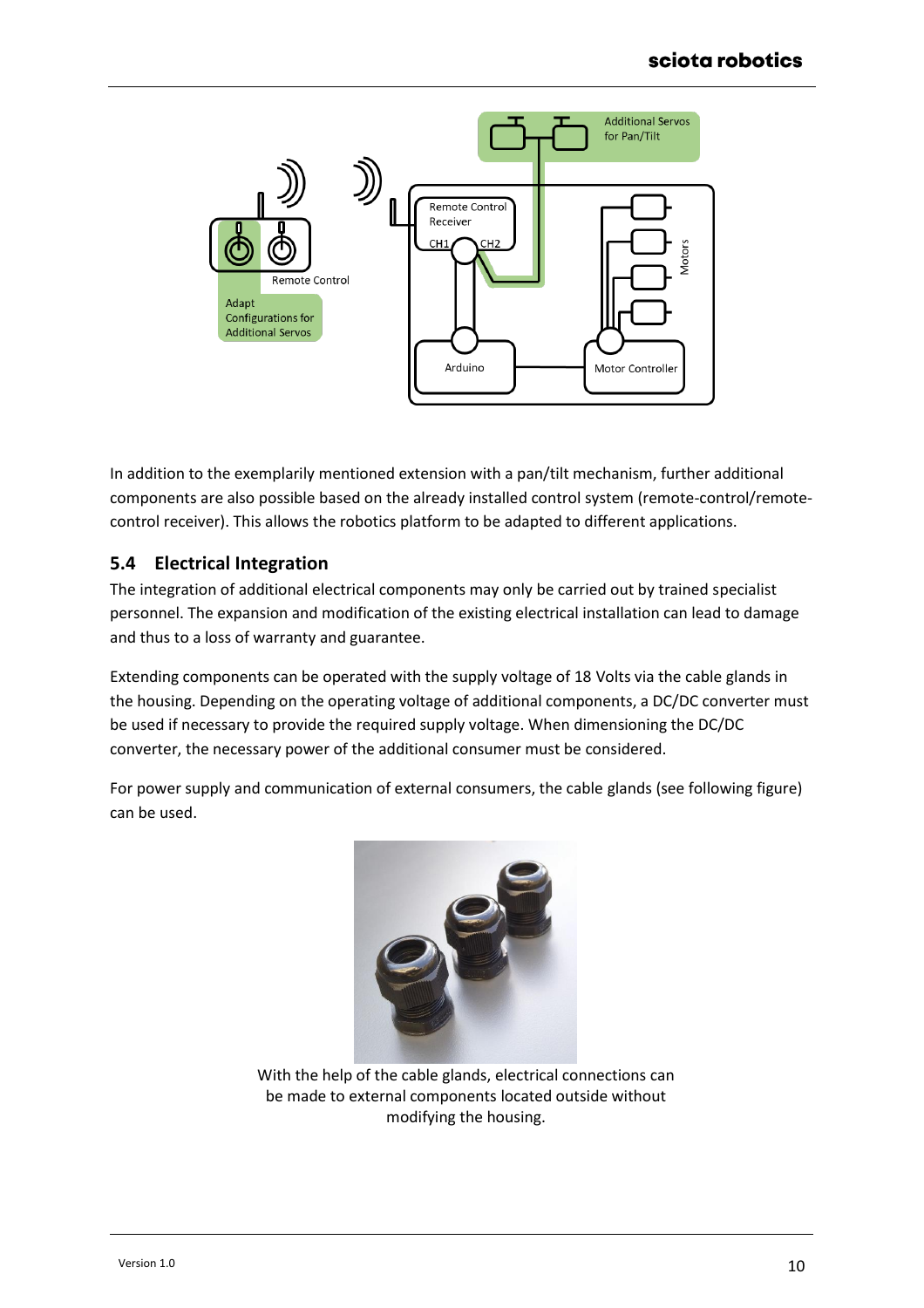## <span id="page-10-0"></span>**5.5 Software and Communication to additional SBC**

To customize the pre-installed software for individual use cases, it is available for customers free of charge. If required, please contact customer service or download the software from the source indicated in our support section on the website.

For the communication between Arduino and an additional SBC (Single Board Computer), like for example a Raspberry Pi or a NVIDIA Jetson Nano, different possibilities are available. In the following figure two possibilities are shown as examples. Here the serial interface (UART) is used.



Different variants for the connection of the Arduino to a Single Board Computer (SBC) to realize higher-level controls and to issue commands to the Arduino for the control of the motors.

A first possibility (variant A in the picture) for the communication exists by means of TX/RX-pins at both computing units, Arduino and your SBC. It is absolutely necessary to pay attention to the respective voltage levels. If necessary, level converters must be used to avoid damage. Please refer to the data sheet of your SBC for such connections. Another possibility (variant B in the picture) is the connection via a standardized USB cable.

# <span id="page-10-1"></span>**6 Disposal Information**

The rechargeable batteries included in the scope of delivery have been developed and manufactured by battery manufacturers in accordance with the relevant guidelines.

The present product and especially the contained rechargeable batteries must not be disposed in household waste.



Please contact the manufacturer, dealer or your waste disposal company for disposal questions.